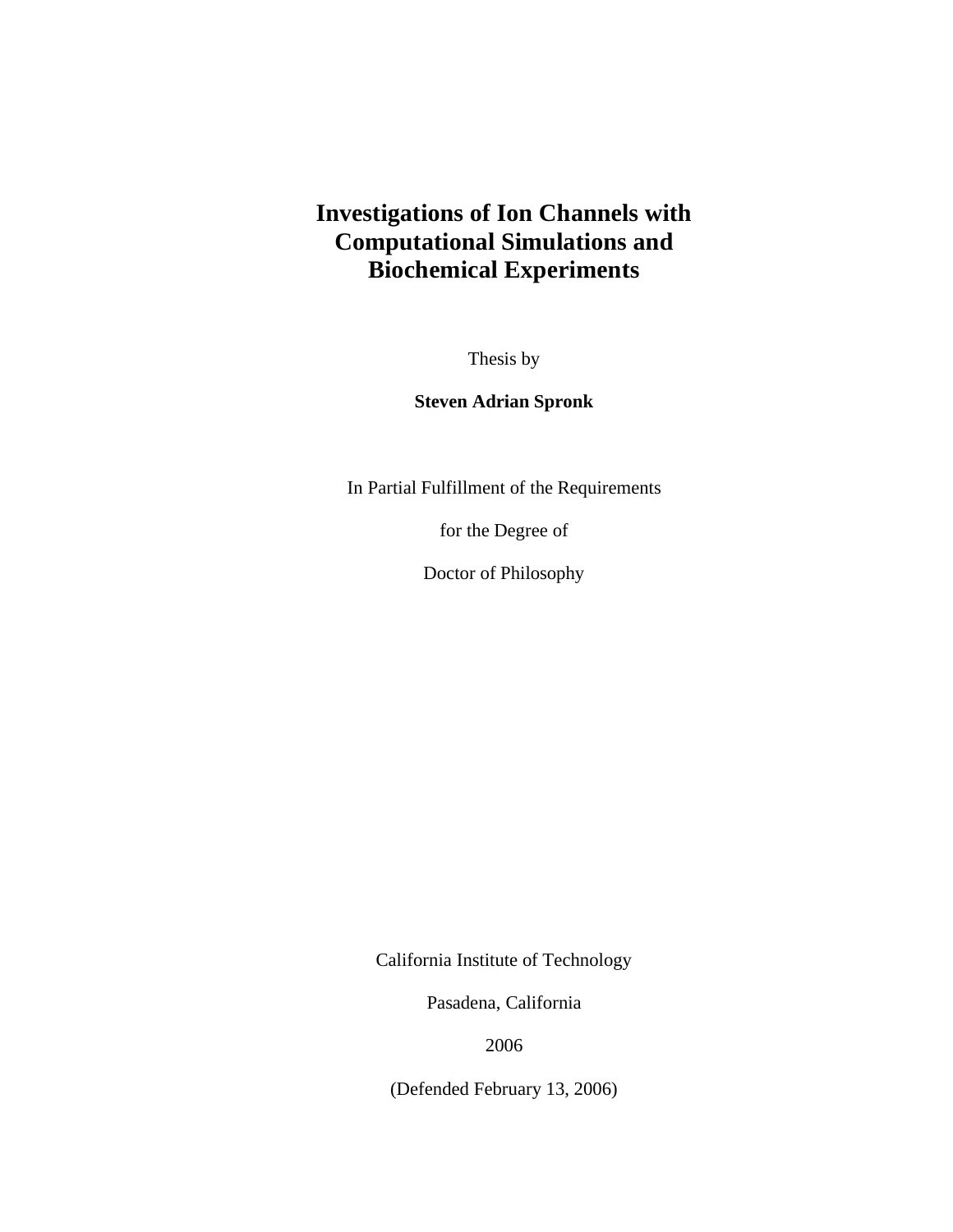© 2006

Steven Adrian Spronk

All Rights Reserved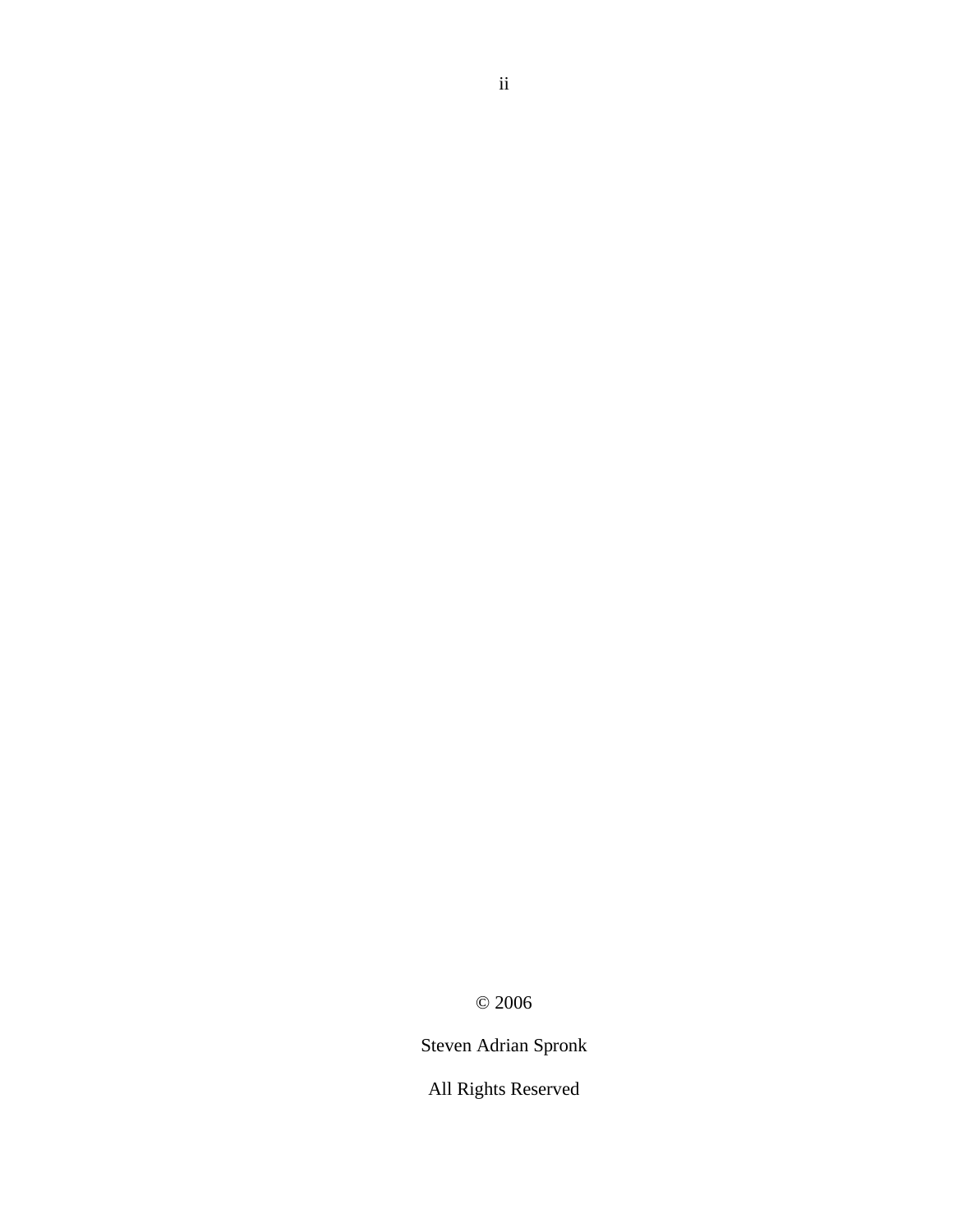#### **Acknowledgements**

My graduate studies at Caltech have been a wonderful experience. First of all, working for Dennis Dougherty has been fantastic. He is an excellent scientist and a model advisor, able to keep track of all the strange turns my research has taken. I have learned a lot from talking with him about my research, but beyond that, I also aspire to be as good a writer and speaker as he is, and I admire the way he is able to balance his professional and family life.

Thank you also to Doug Rees, my thesis committee chairman, with whom I enjoyed working during my projects with mechanosensitive channels. I also appreciate the contributions and encouraging words of my other committee members, Jack Beauchamp and Peter Dervan.

The real joy in working in the Dougherty lab has been the interactions I have had with my labmates, all of whom I consider friends. Three of them deserve special recognition. First of all, Don Elmore helped me get started in the simulations, teaching me the ins and outs of the software and the maintenance of our computer system. He is always happy to help in whatever way he can. Outside of lab, he was also a fun quiz bowl teammate. Sarah Monahan taught me everything that I know about tissue culture and most everything about molecular biology. She is also a brilliant scientist and an even better person. The scientific community took a hit when she decided to do photography instead. Josh Maurer taught me whatever molecular biology Sarah did not teach me. He was full of suggestions during the many times I got stuck early in my studies.

As for my other labmates, I found a fellow White Sox fan in Justin Gallivan. Lintong Li had a desk next to me and was fun to chat with. I admire Gabe Brandt's

iii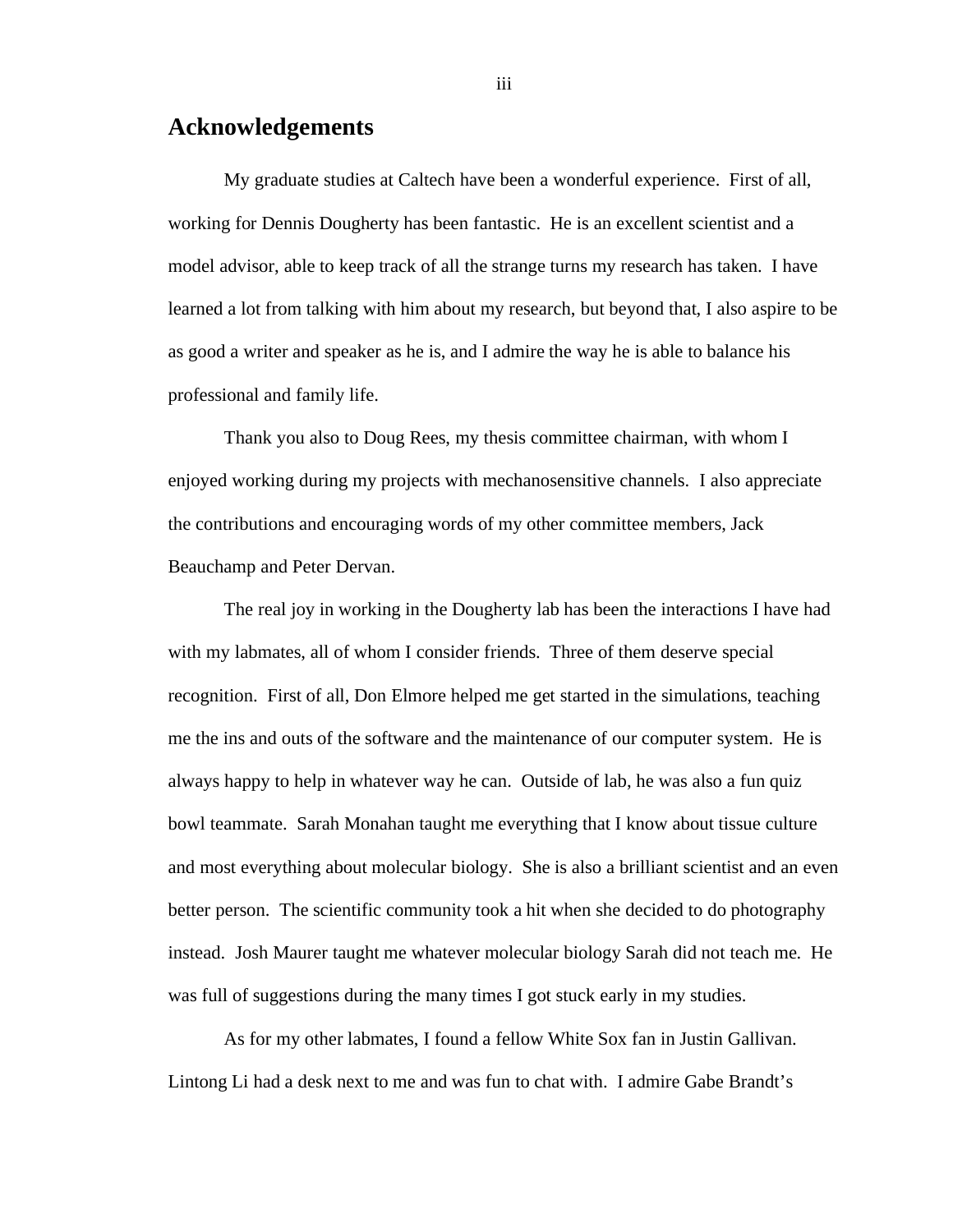voracious appetite for scientific knowledge and the way he can retain so much information about everything. Although I hardly did any organic chemistry, Vince Liptak helped me in my reactions when I most needed it. Niki Zacharias often kept me company during the graveyard shift. David Dahan was a formidable opponent in fantasy hockey, as a person who actually played the sport. James Petersson's goofiness kept things light, and his work ethic and the breadth of his research, not to mention his rockclimbing skills, were inspirational. I was amazed by the variety of experiences that Darren Beene has had in his life and am glad that he decided to settle down in Pasadena for a few years, so I could get to know him. Tingwei Mu was a pleasure to play soccer with. Amanda Cashin's outgoing nature made her a great teammate of sorts as we went through interviewing for jobs and finishing up our graduate work. Lori Lee is friendly and fun, even when we talk about serious issues. Erik Rodriguez is quick to help when things really need to get done in lab. Mike Torrice is always there to catch the Simpsons and Seinfeld references I constantly throw around. Amy Eastwood's sparkling personality will take her far in life—even farther than the 26.2 miles she ran in Boston last year. Joanne Xiu is a pleasure to be around. Katie McMenimen never complained when I played my cheesy music but actually gave me more. I have truly enjoyed the conversations that I have had with Kiowa Bower, and I thank him for sharing his perspectives with me. Ariele Hanek is a caring person. Jinti Wang is a hard worker and always has a smile on her face. I admire Kristin Rule's willingness to speak her mind. Jai Shanata has been extremely patient with me when my stuff kept spilling across his desk. Kay Limapichat, I am sure, will continue in the Dougherty tradition of being the coolest lab on campus.

iv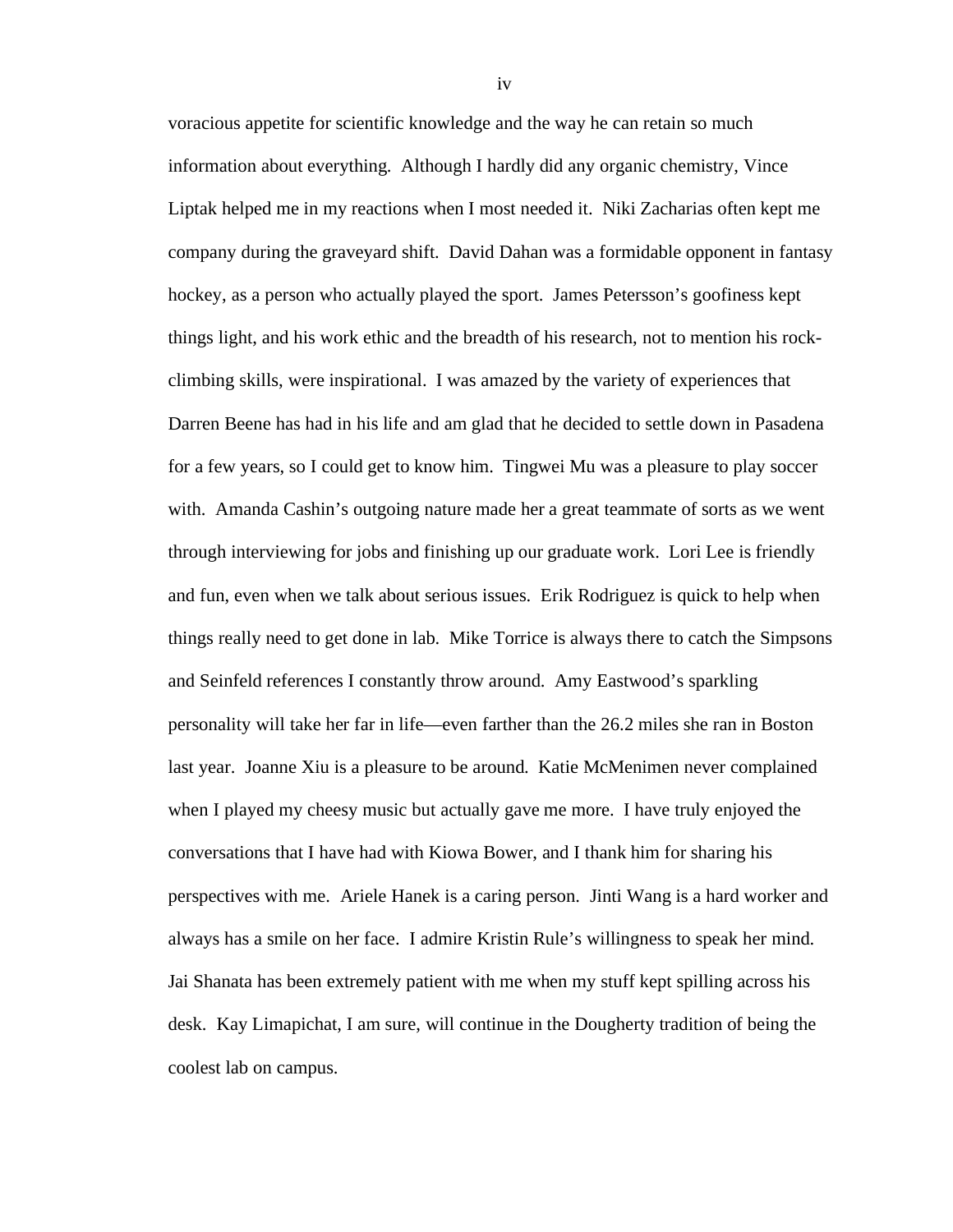Friends outside of lab, both at Caltech and elsewhere, have greatly enriched my experience in Pasadena. Jeremy Heidel, my roommate for five years, and I have shared so many fun times talking, playing games, watching and playing sports, and hanging out. Endy Min has a real servant's heart and an unparalleled zest for life. Swaroop Mishra, Julie Casperson, and Tim Best often helped me over the midweek hump. Also thank you to my wonderful friends from church, my "family away from family" for the last six-anda-half years, especially Nick Lawrence, Tim Chinniah, Paul Sutherlin, and Robert Schwenk, who have been with me since the beginning.

A special thanks is reserved for my family, even if sometimes they make fun of my nerdiness, although they are just telling it like it is. My siblings, Cindy, Karen, and Paul have helped shape me into who I am today. My parents are the best in the world and have supported me with unwavering love through all the good and bad times. In addition, my dad, who has a Ph.D. in biochemistry, has been really helpful during the many times I have struggled with experiments.

Without question, the highlight of my time in Pasadena has been finding my beautiful wife of noble character Tiffany. She has shown me more love and patience than I deserve, and I cannot imagine being with anyone else. I am a better man because of her, and I am so glad that she will be there with me wherever we end up next, and beyond.

Lastly, all the gifts that I have received—my intellect, my abilities, my love for science—come from God above and my Savior Jesus, whose strength has carried me through the difficult times. I could not have succeeded without it. I have no hope or joy except through His grace. Praise be to God!

v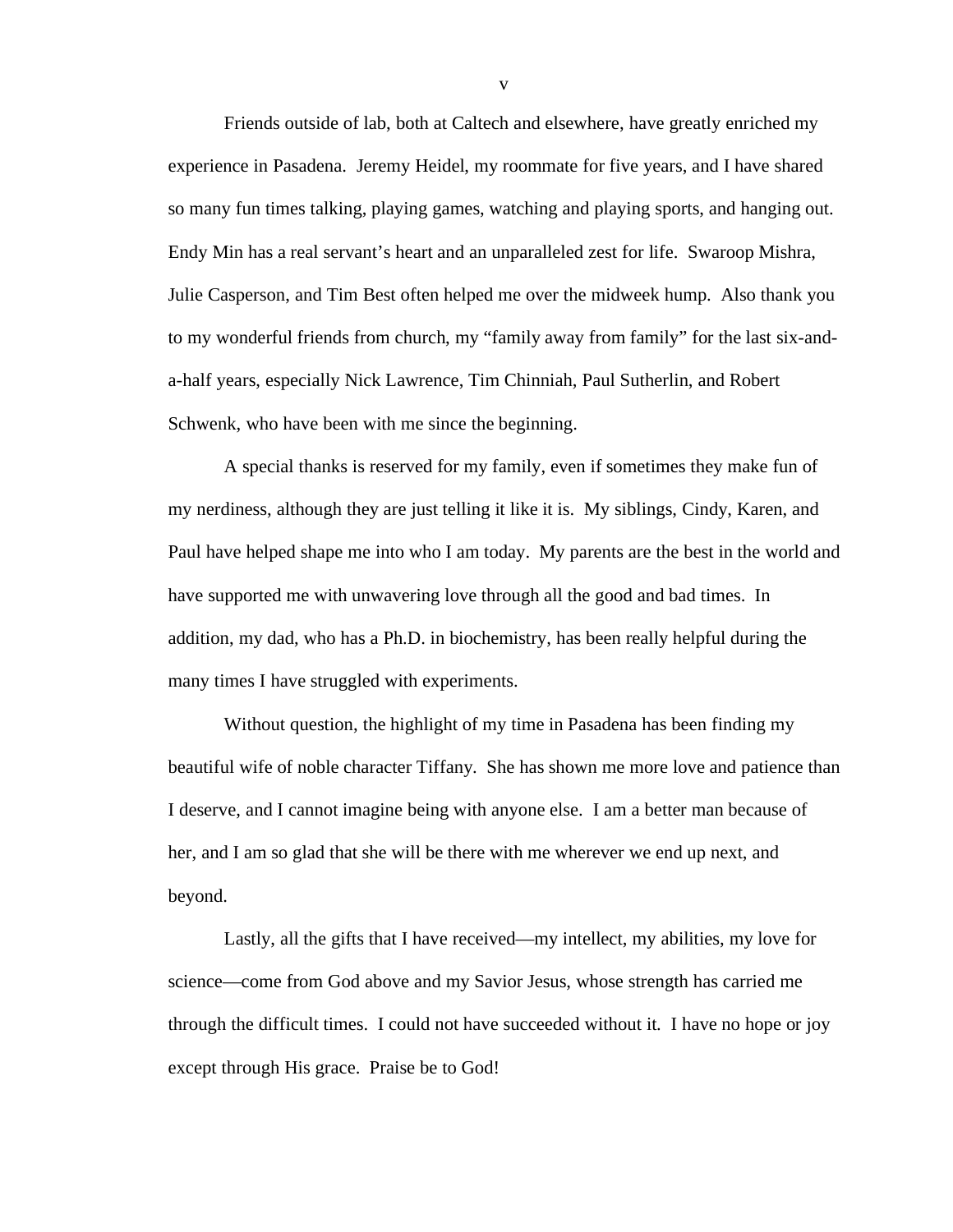#### **Abstract**

Chapter one describes studies of the voltage-dependent hydration and conduction properties of the hydrophobic pore of the mechanosensitive channel of small conductance, MscS. A detailed picture of water and ion properties in small pores is important for understanding the behavior of biological ion channels. Several recent modeling studies have shown that small, hydrophobic pores exclude water and ions even if they are physically large enough to accommodate them, a mechanism called hydrophobic gating. This mechanism has been implicated in the gating of several channels, including MscS. Although the pore in the crystal structure of MscS is wide and was initially hypothesized to be open, it is lined by hydrophobic residues and may represent a nonconducting state. Molecular dynamics simulations were performed on MscS to determine whether or not the structure can conduct ions. Unlike previous simulations of hydrophobic nanopores, electric fields were applied to this system to model the transmembrane potential, which proved to be important. Although simulations without a potential resulted in a dehydrated, occluded pore, the application of a potential increased the hydration of the pore and resulted in current flow through the channel. The calculated channel conductance was in good agreement with experiment. Therefore, it is likely that the MscS crystal structure is closer to a conducting than to a nonconducting state.

Chapter two describes work toward a method using protein transduction domains (PTDs) to deliver tRNA to cultured mammalian cells. *In vivo* incorporation of unnatural amino acids using nonsense suppression is a powerful technique to study proteins. However, one challenge to the method is that the amount of unnatural protein that can be

vi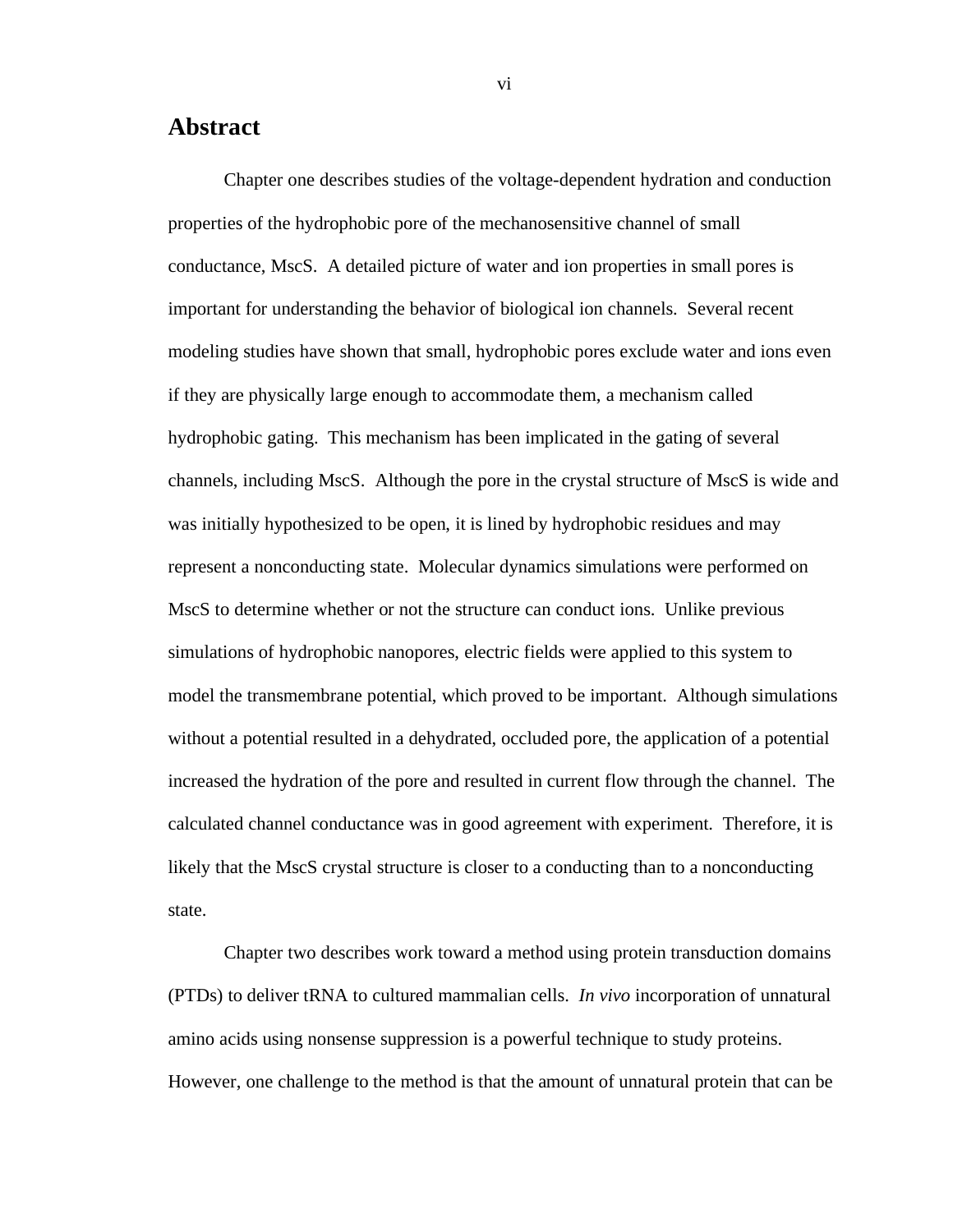produced is directly limited by the amount of unnatural aminoacyl-tRNA presented to the cellular translation machinery. Therefore, the success of this technique depends heavily on the ability to deliver aminoacyl-tRNA, which is produced *in vitro*, into cells. Currently, the most commonly used system involves injection of a *Xenopus* oocyte. It is desirable to transfer the technology to a mammalian expression system, but because mammalian cells are so much smaller than oocytes, injection is not a practical delivery method, so other techniques must be utilized. An intriguing possibility is the use of PTDs, small peptides that greatly enhance the internalization of extracellular material. Several PTD-based approaches for tRNA delivery were attempted: covalent ligation of tRNA to a PTD, noncovalent complexation of tRNA and PTDs, and production of a fusion protein containing a PTD and a tRNA-binding domain. However, none of these methods was useful in delivering tRNA into mammalian cells in culture.

Chapter three describes efforts to develop a high throughput assay for gating of the mechanosensitive channel of large conductance, MscL. The bacterial ion channel MscL is an ideal starting point for understanding the molecular basis of mechanosensation. However, current methods for the characterization of its mutants, patch clamp and bacterial growth analysis, are difficult and time consuming, so a higher throughput method for screening mutants is desired. We have attempted to develop a fluorescence assay for detecting MscL activity in synthetic vesicles. The assay involved the separation of two solutions—one inside and one outside the vesicles—that are separately nonfluorescent but fluorescent when mixed. It was hoped that MscL activity due to downshock of the vesicles would bring about mixing of the solutions, producing fluorescence. The development of the assay required the optimization of several

vii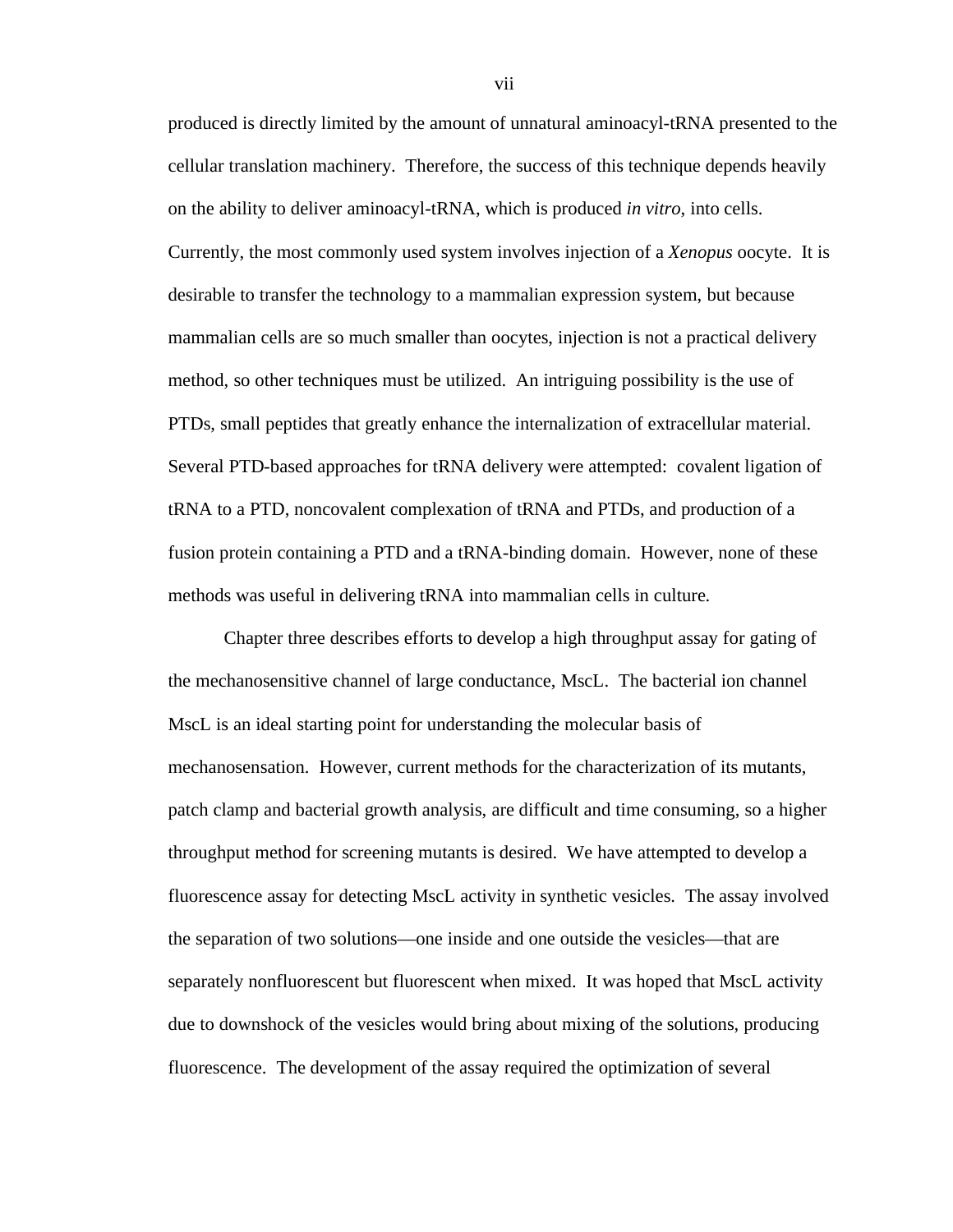variables: the method for producing a uniform vesicle population containing MscL, the fluorescence system, and the lipid and protein composition of the vesicles. However, no MscL activity was ever detected even after optimization, so the assay was not fully developed. The probable cause of the failure was the inability of current techniques to produce a sufficiently uniform vesicle population.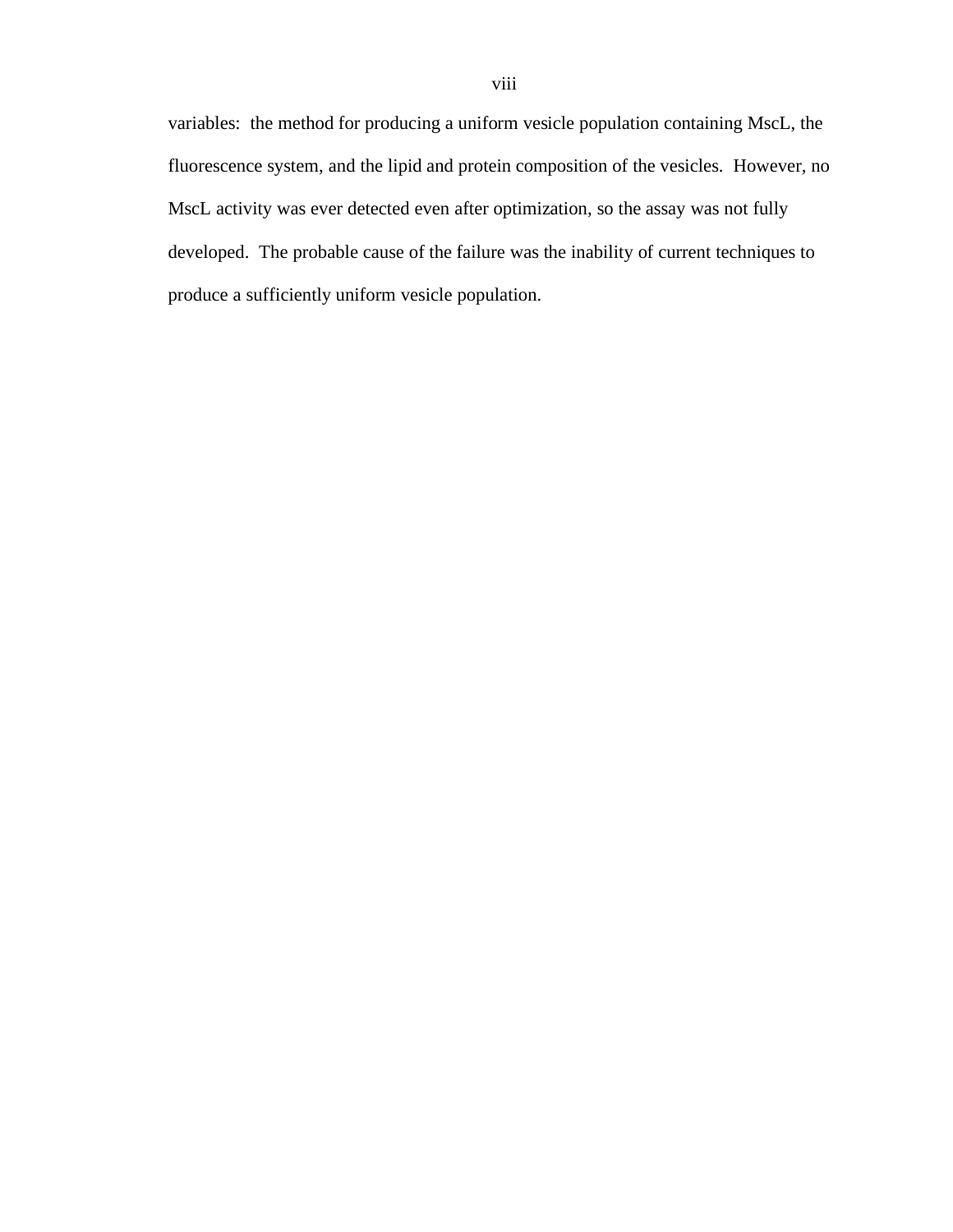# **Table of Contents**

| iii            |
|----------------|
| vi             |
| ix             |
| xii            |
| xiv            |
| 1              |
| $\mathbf{1}$   |
| $\overline{2}$ |
| $\overline{2}$ |
| $\overline{3}$ |
| 6              |
| 7              |
| $\tau$         |
| 11             |
| 18             |
| 21             |
| 26             |
| 29             |
|                |
| 31<br>31       |
| 36             |
| 39             |
| 41             |
| 43             |
| 43             |
| 44             |
| 46             |
| 47             |
| 51             |
| 51             |
|                |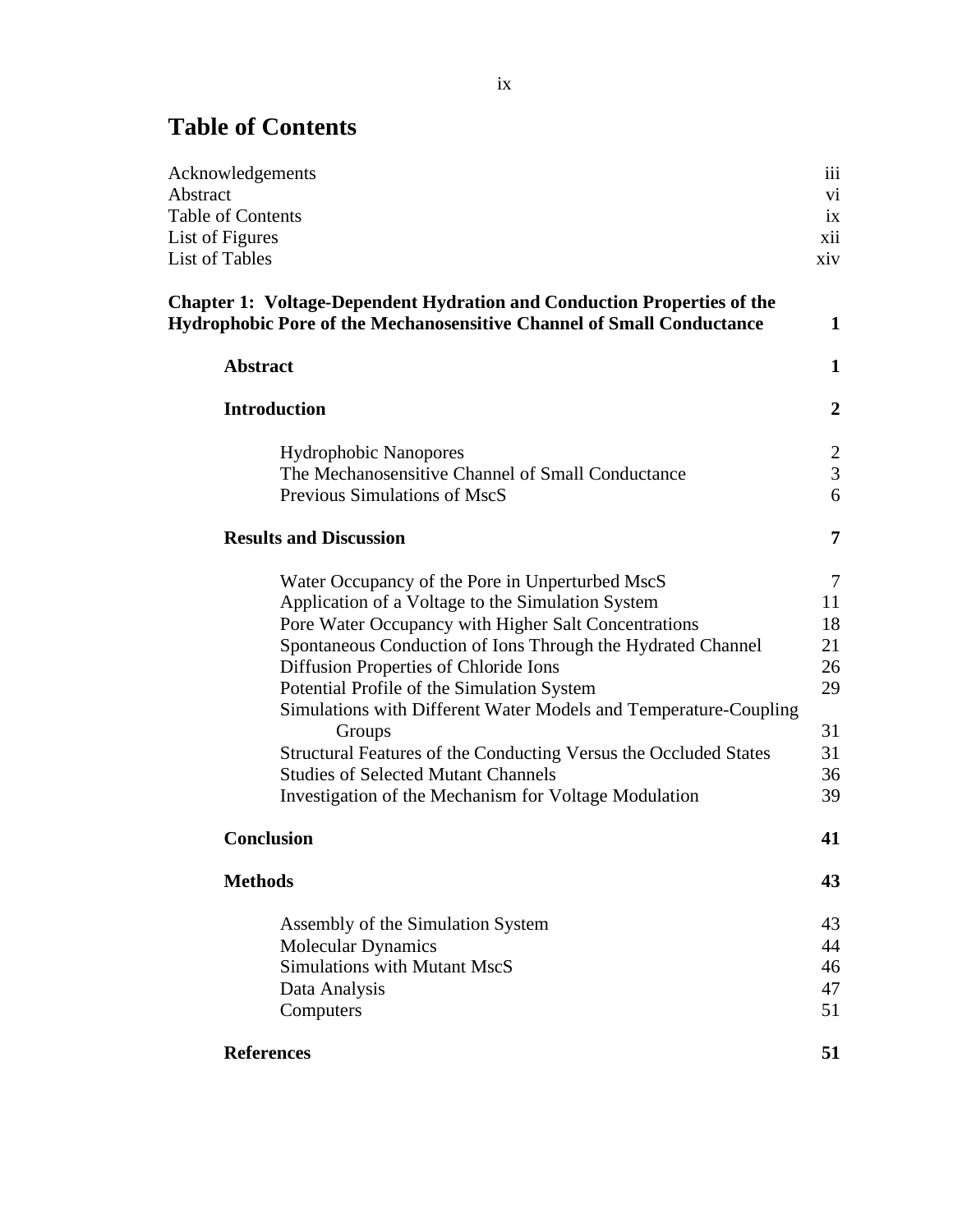| <b>Peptide Transduction Domains</b>                                                                                                                                                                                                                                                                                                                                                                                                                                                                                                                                                                                                                                                                                                                                                                                                                                                                                                       | 56                       |
|-------------------------------------------------------------------------------------------------------------------------------------------------------------------------------------------------------------------------------------------------------------------------------------------------------------------------------------------------------------------------------------------------------------------------------------------------------------------------------------------------------------------------------------------------------------------------------------------------------------------------------------------------------------------------------------------------------------------------------------------------------------------------------------------------------------------------------------------------------------------------------------------------------------------------------------------|--------------------------|
| <b>Abstract</b>                                                                                                                                                                                                                                                                                                                                                                                                                                                                                                                                                                                                                                                                                                                                                                                                                                                                                                                           | 56                       |
| <b>Chapter 2: The Delivery of tRNA to Cultured Mammalian Cells Mediated by</b><br><b>Introduction</b><br>Unnatural Amino Acid Incorporation by Nonsense Suppression<br><b>Protein Transduction Domains</b><br><b>Results and Discussion</b><br><b>Covalent Ligation</b><br><b>Noncovalent Delivery Complexes</b><br>Preparation of Tat-eEF1A Fusion Protein<br><b>Conclusion</b><br><b>Materials and Methods</b><br>tRNA Generation<br>Thiophosphate Reaction with Maleimide<br><b>Noncovalent Complexation Experiments</b><br>Production of Tat-eEF1A Fusion Protein<br><b>References</b><br><b>Chapter 3: Efforts Toward a High Throughput Assay for Gating of the</b><br><b>Abstract</b><br><b>Introduction</b><br>The Mechanosensitive Channel of Large Conductance<br><b>Current Techniques for Studying MscL</b><br>Theoretical Descriptions of Downshocked Vesicles<br><b>Results and Discussion</b><br><b>Vesicle Preparation</b> | 57                       |
|                                                                                                                                                                                                                                                                                                                                                                                                                                                                                                                                                                                                                                                                                                                                                                                                                                                                                                                                           | 57<br>60                 |
|                                                                                                                                                                                                                                                                                                                                                                                                                                                                                                                                                                                                                                                                                                                                                                                                                                                                                                                                           | 62                       |
|                                                                                                                                                                                                                                                                                                                                                                                                                                                                                                                                                                                                                                                                                                                                                                                                                                                                                                                                           | 62<br>65<br>82           |
|                                                                                                                                                                                                                                                                                                                                                                                                                                                                                                                                                                                                                                                                                                                                                                                                                                                                                                                                           | 90                       |
|                                                                                                                                                                                                                                                                                                                                                                                                                                                                                                                                                                                                                                                                                                                                                                                                                                                                                                                                           | 91                       |
|                                                                                                                                                                                                                                                                                                                                                                                                                                                                                                                                                                                                                                                                                                                                                                                                                                                                                                                                           | 91<br>91<br>92<br>96     |
|                                                                                                                                                                                                                                                                                                                                                                                                                                                                                                                                                                                                                                                                                                                                                                                                                                                                                                                                           | 102                      |
| <b>Mechanosensitive Channel of Large Conductance</b>                                                                                                                                                                                                                                                                                                                                                                                                                                                                                                                                                                                                                                                                                                                                                                                                                                                                                      | 107                      |
|                                                                                                                                                                                                                                                                                                                                                                                                                                                                                                                                                                                                                                                                                                                                                                                                                                                                                                                                           | 107                      |
|                                                                                                                                                                                                                                                                                                                                                                                                                                                                                                                                                                                                                                                                                                                                                                                                                                                                                                                                           | 108                      |
|                                                                                                                                                                                                                                                                                                                                                                                                                                                                                                                                                                                                                                                                                                                                                                                                                                                                                                                                           | 108<br>111<br>114        |
|                                                                                                                                                                                                                                                                                                                                                                                                                                                                                                                                                                                                                                                                                                                                                                                                                                                                                                                                           | <b>119</b>               |
| Verifying the Presence of MscL in Extruded Vesicles<br><b>Evaluation of Fluorescence Systems</b><br>Optimization of Vesicle Composition-Lipid Composition                                                                                                                                                                                                                                                                                                                                                                                                                                                                                                                                                                                                                                                                                                                                                                                 | 119<br>123<br>128<br>130 |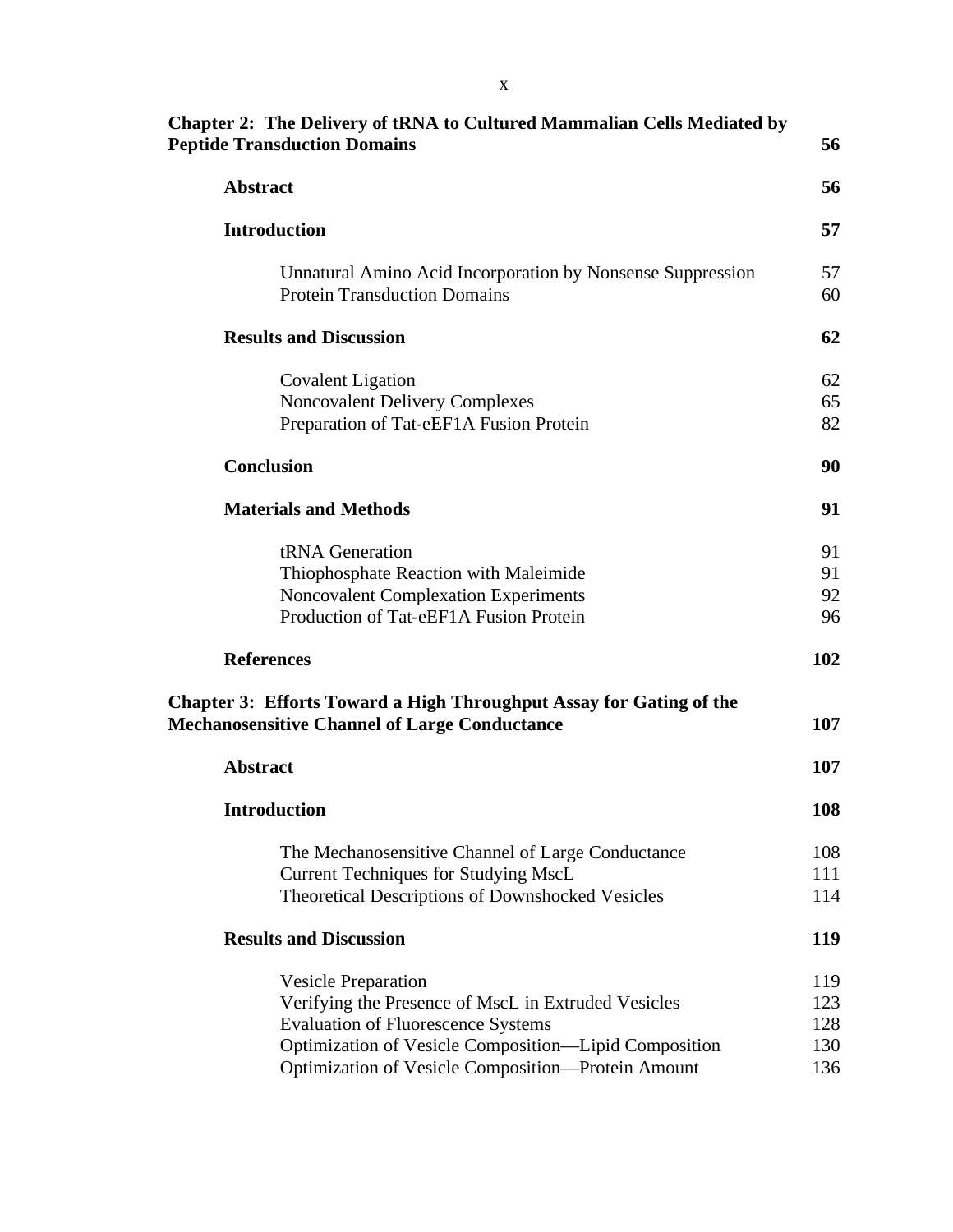# **Chapter 3 (continued)**

| <b>Materials and Methods</b>     | <b>140</b> |
|----------------------------------|------------|
| <b>Materials</b>                 | 140        |
| <b>Vesicle Preparation</b>       | 141        |
| <b>Electron Microscopy</b>       | 142        |
| <b>Immunogold Labeling</b>       | 143        |
| <b>Serial Downshock Protocol</b> | 143        |
| Data Analysis                    | 144        |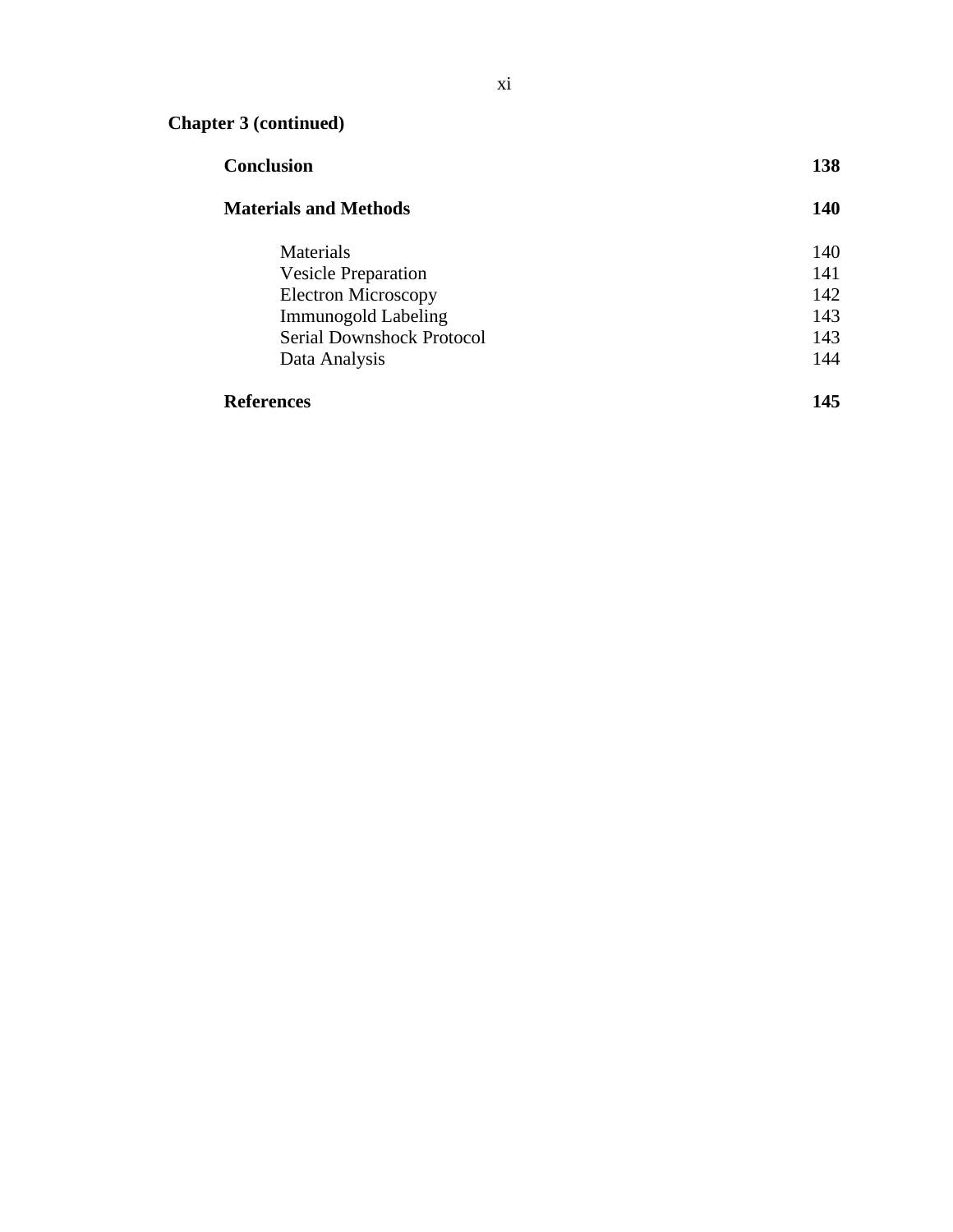# **List of Figures**

#### **Chapter 1**

| Figure 1.1. The MscS structure                                                     | 5  |
|------------------------------------------------------------------------------------|----|
| Figure 1.2. Schematic of all wild-type simulations                                 | 8  |
| Figure 1.3. Equilibration of wild-type simulations                                 | 8  |
| Figure 1.4. Pore water occupancy in restrained simulations                         | 9  |
| Figure 1.5. Pore water occupancy in unrestrained simulations                       | 10 |
| Figure 1.6. Pore water occupancy of simulations in different computer environments | 14 |
| Figure 1.7. Alignment and interaction energy of water in the pore                  | 16 |
| Figure 1.8. Pore water occupancy in simulations with higher salt                   | 19 |
| Figure 1.9. Conduction and diffusion charge movements in wild-type simulations     | 22 |
| Figure 1.10. Chloride densities in positive and negative fields                    | 25 |
| Figure 1.11. Electrostatic potential profiles of the channel with different fields | 30 |
| Figure 1.12. Pore water occupancy and conduction and diffusion charge              |    |
| movements for control simulations                                                  | 32 |
| Figure 1.13. Channel profiles                                                      | 33 |
| Figure 1.14. Movement of TM3 helices                                               | 34 |
| Figure 1.15. Radial distribution functions for chloride ions in the pore and in    |    |
| the bulk water                                                                     | 35 |
| Figure 1.16. Pore water occupancy in mutant simulations                            | 37 |
| Figure 1.17. Conduction charge movements in mutant simulations                     | 38 |
| Figure 1.18. Positions of TM1 and TM2 in wild-type and mutant simulations          | 40 |
|                                                                                    |    |

#### **Chapter 2**

| Figure 2.1. The nonsense suppression method for unnatural amino acid incorporation 58 |     |
|---------------------------------------------------------------------------------------|-----|
| Figure 2.2. Fluorescence spectra for the detection of the reaction of various         |     |
| thiol and thiophosphates with a maleimide                                             | 64  |
| Figure 2.3. HPLC and MS analysis of MPG prepared by solid-phase synthesis             | 66  |
| Figure 2.4. Fluorescence quenching of MPG by complexation with plasmid DNA            | 67  |
| Figure 2.5. Small-well containers used for cell culture                               | 68  |
| Figure 2.6. Cell growth in small-well containers                                      | 69  |
| Figure 2.7. Fluorescence images of cells after application of MPG and                 |     |
| wt-EGFP DNA                                                                           | 72  |
| Figure 2.8. Transfection efficiency for Epizap and PolyFect Transfection Reagent      | 74  |
| Figure 2.9. Optimization of the amount of PolyFect Transfection Reagent               | 75  |
| Figure 2.10. Optimization of the amount of DNA to use with PolyFect                   |     |
| <b>Transfection Reagent</b>                                                           | 76  |
| Figure 2.11. The HSAS assay for tRNA delivery                                         | 77  |
| Figure 2.12. Fluorescence images of cells after application of MPG and HSAS           |     |
| with apparently successful delivery                                                   | 79. |
| Figure 2.13. Fluorescence images of cells after application of MPG and HSAS,          |     |
| with apparently failed delivery                                                       | 80  |
| Figure 2.14. Fluorescence images of cells after application of Antp and HSAS          | 82  |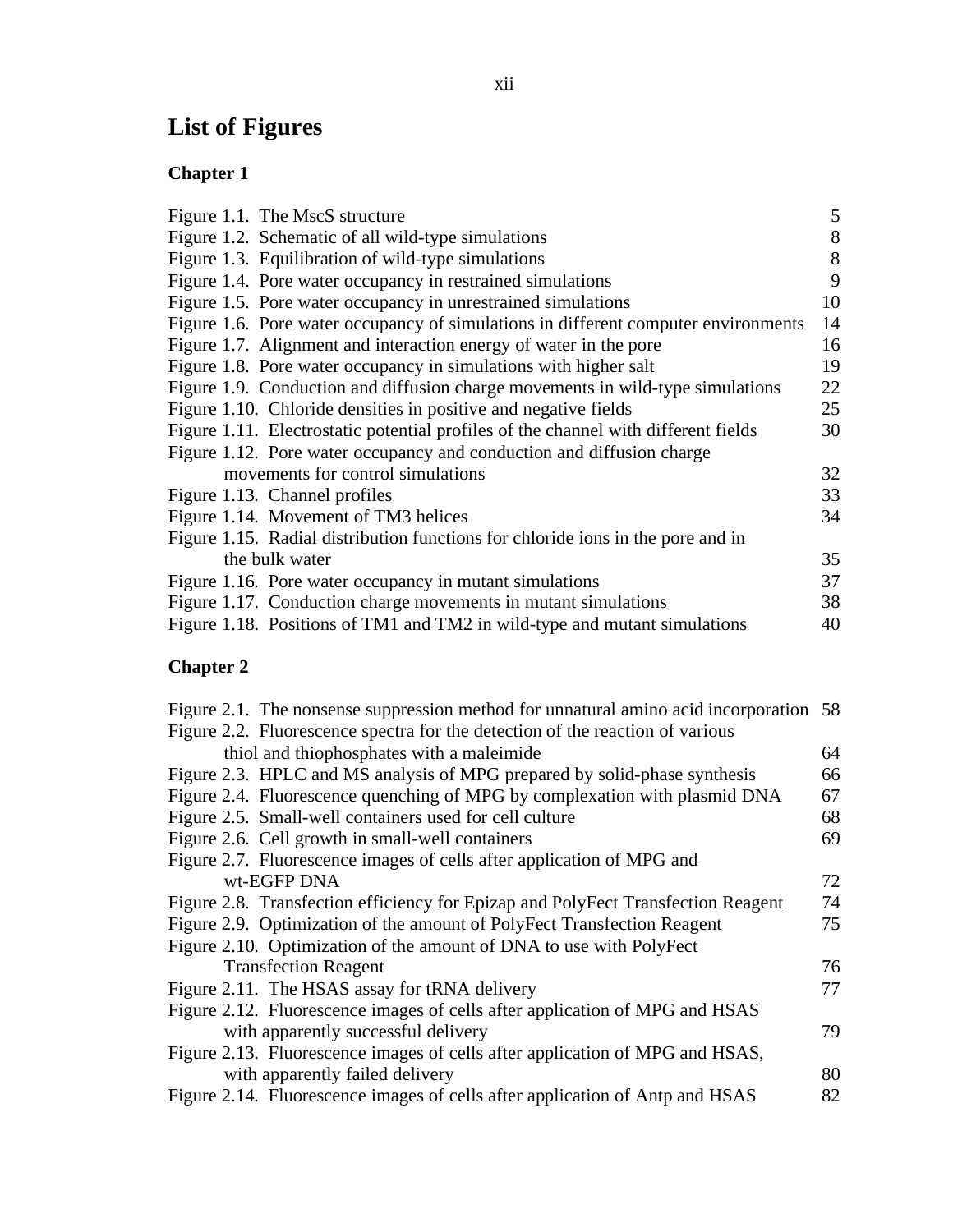#### **Chapter 2 (continued)**

| Figure 2.15. Schematic of the delivery of tRNA using Tat-eEF1A                      | 83  |
|-------------------------------------------------------------------------------------|-----|
| Figure 2.16. SDS-PAGE gel of protein harvested at different stages in the inclusion |     |
| body purification                                                                   | 85  |
| Figure 2.17. SDS-PAGE gel of retentates and filtrates after the concentration of    |     |
| Tat-eEF1A in different refolding buffers                                            | 87  |
| Figure 2.18. Native PAGE gel of mixtures of Tat-eEF1A and tRNA                      | 89. |

# **Chapter 3**

|  | Figure 3.1. Mechanosen sation by MscL                                          | 109 |
|--|--------------------------------------------------------------------------------|-----|
|  | Figure 3.2. The MscL structure                                                 | 110 |
|  | Figure 3.3. Schematic of the proposed assay                                    | 113 |
|  | Figure 3.4. Schematic of the models for vesicles experiencing downshock        | 115 |
|  | Figure 3.5. Size distributions of extruded vesicles                            | 122 |
|  | Figure 3.6. Western blot of vesicles prepared with and without MscL            | 124 |
|  | Figure 3.7. Immunogold labeling of vesicles prepared with and without MscL     | 126 |
|  | Figure 3.8. Freeze-fracture electron microscopy of vesicles prepared with MscL | 127 |
|  | Figure 3.9. Fraction of released osmolytes versus applied downshock for        |     |
|  | lipid mixtures with different melting temperatures                             | 132 |
|  | Figure 3.10. Fraction of released osmolytes versus applied downshock for       |     |
|  | lipid mixtures containing cholesterol                                          | 134 |
|  | Figure 3.11. Fraction of released osmolytes versus applied downshock for       |     |
|  | vesicles with different amounts of protein                                     | 137 |